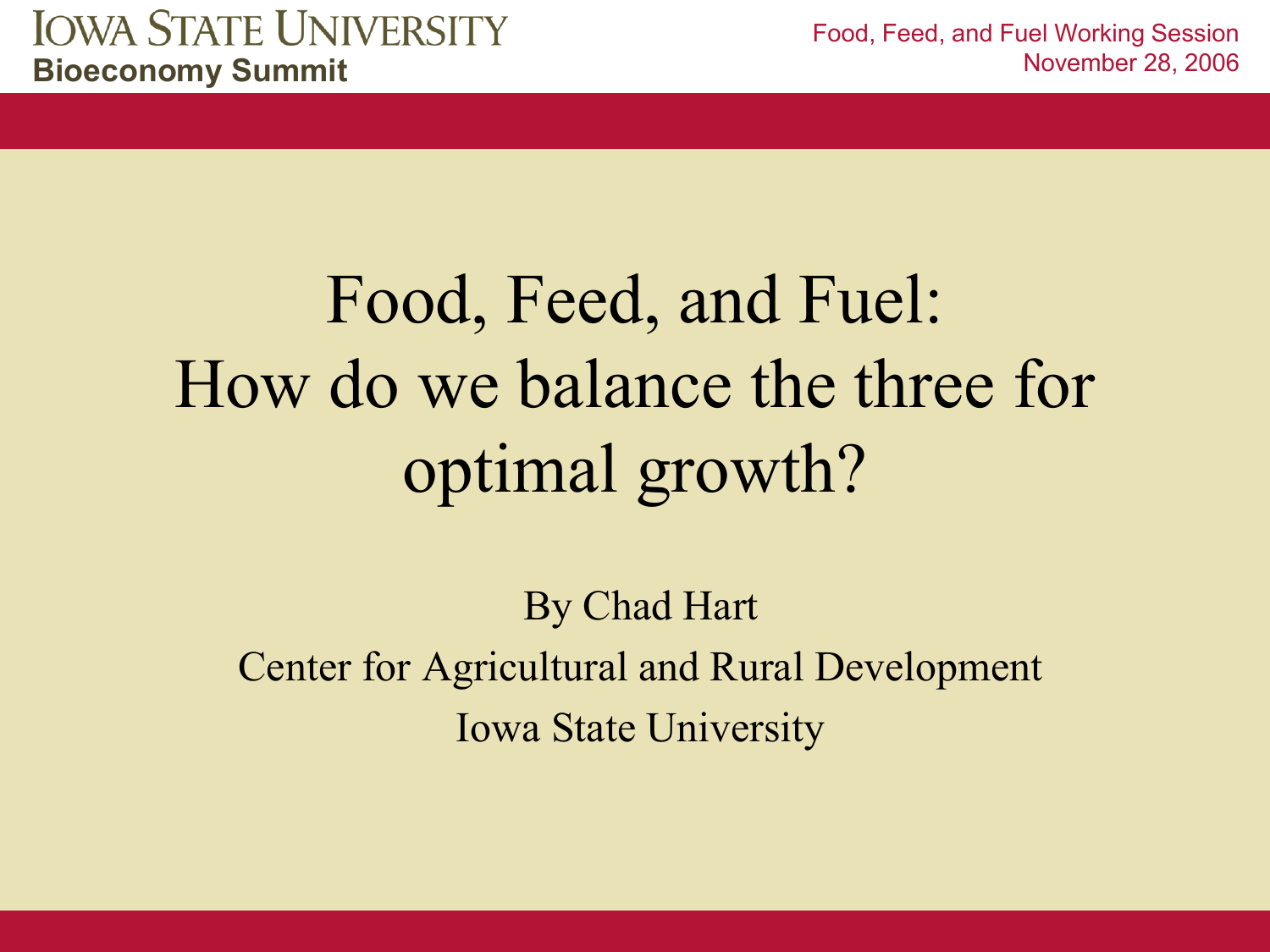Food, Feed, and Fuel Working Session November 28, 2006

Key Question

What policies and investments are needed to ensure a balance between food, feed, and fuel production for optimal economic growth and sustainability in Iowa?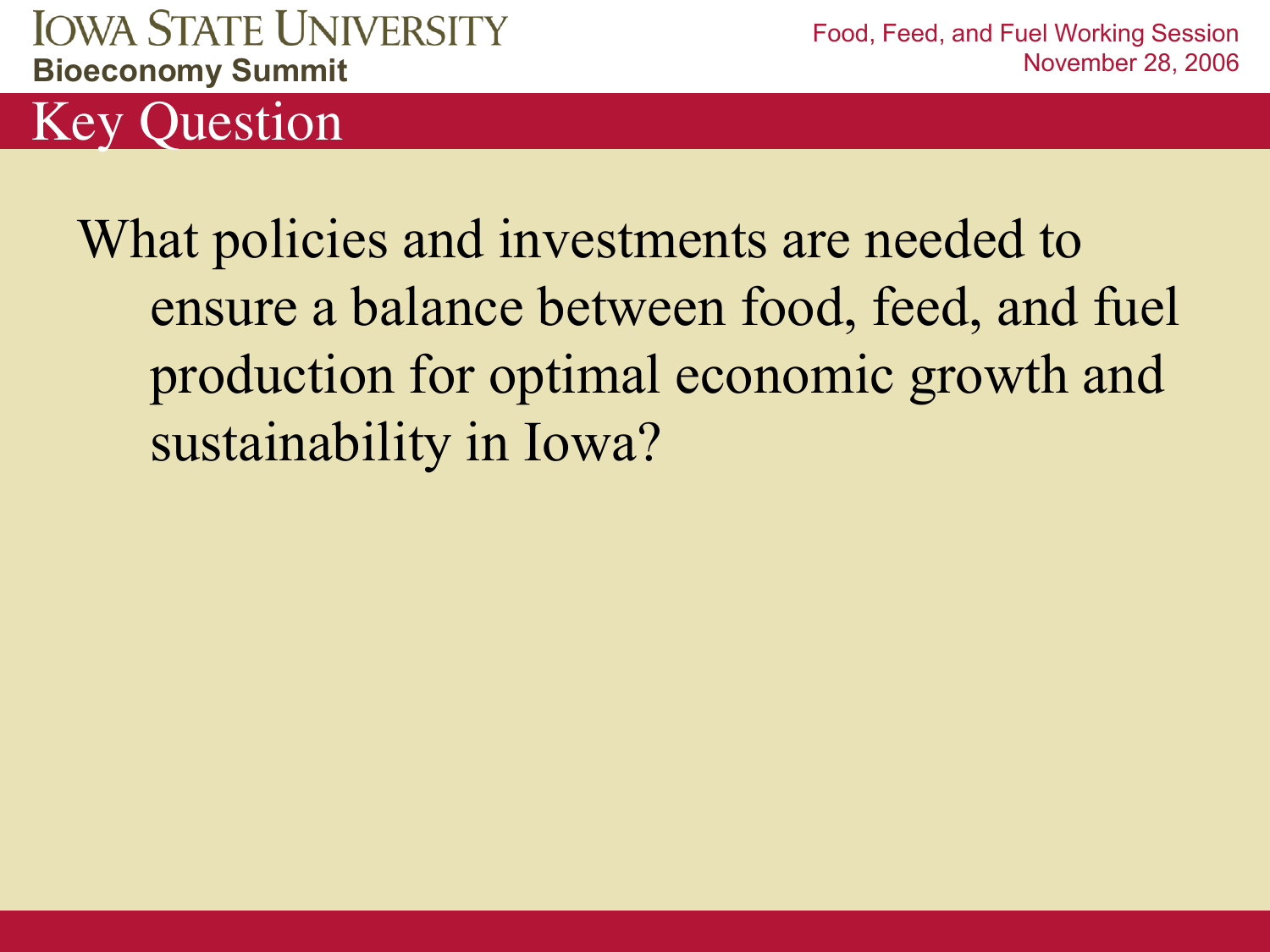### Iowa's Agricultural Statistics

1 st in Corn, 2.02 billion bushels (2006) Tied for 1st in Soybeans, 502 million bushels (2006) 1 st in Hogs, 16.4 million head (Dec. 1, 2005) 8 th in Cattle, 3.8 million head (Jan. 1, 2006) 1 st in Layers, 51.2 million (2005-06) 1<sup>st</sup> in Ethanol, 1.6 billion gallons of capacity 1<sup>st</sup> in Biodiesel, 107 million gallons of capacity 31.6 million acres of farmland 25 million in crop production

(23 million in corn and soybeans)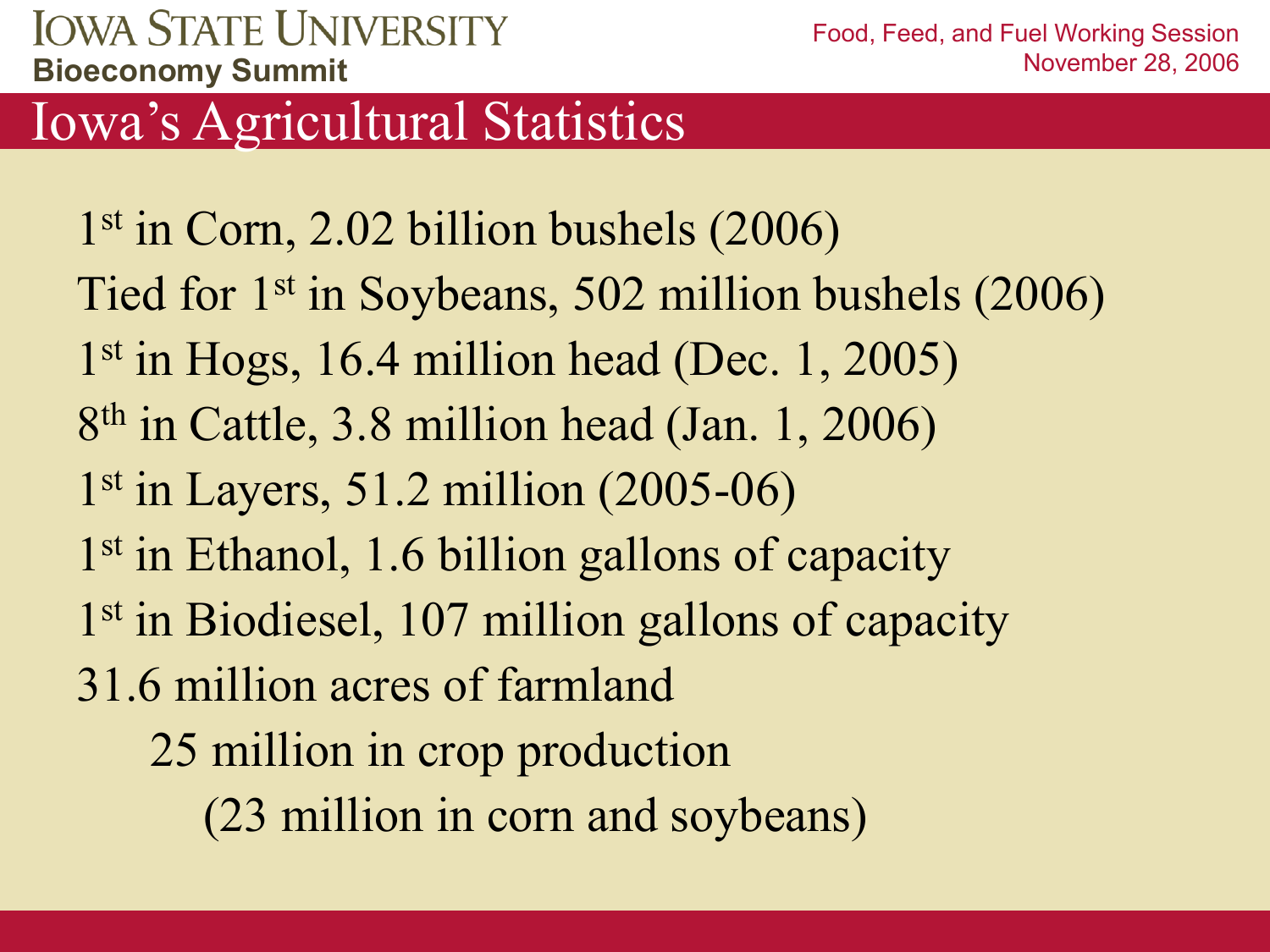Food, Feed, and Fuel Working Session November 28, 2006

### Iowa Ethanol Plants

- **Currently** 25 plants 1.6 bill. gallons
- Expansions 11 plants 0.8 bill. gallons
- All proposed plants would raise production to 7 bill. gallons

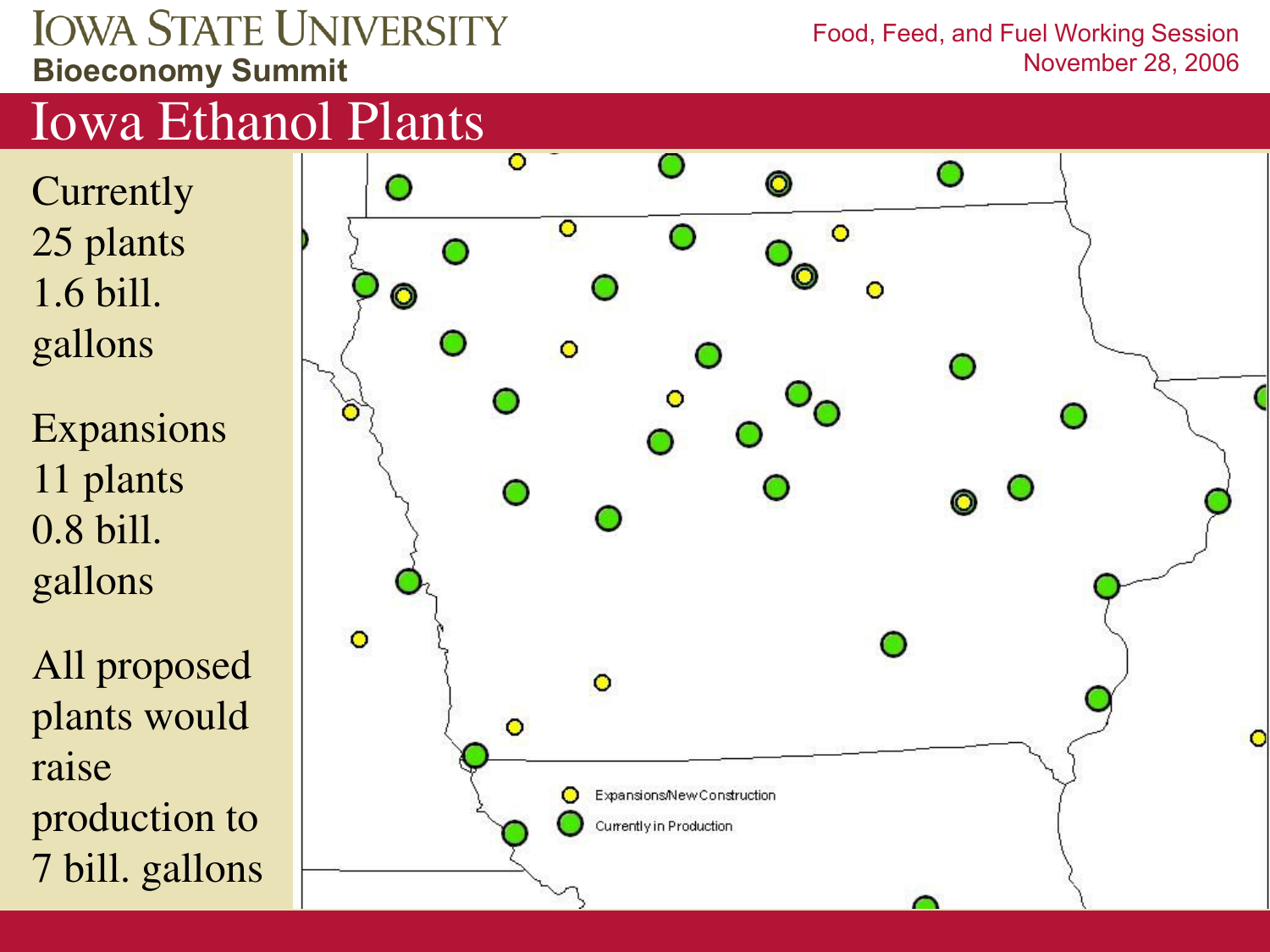#### Food, Feed, and Fuel Working Session November 28, 2006

## Iowa Biodiesel Plants

**Currently** 8 plants 107 mill. gallons

Expansions 8 plants 235 mill. gallons

2006 biodiesel production in U.S. 200-250 mill. gallons

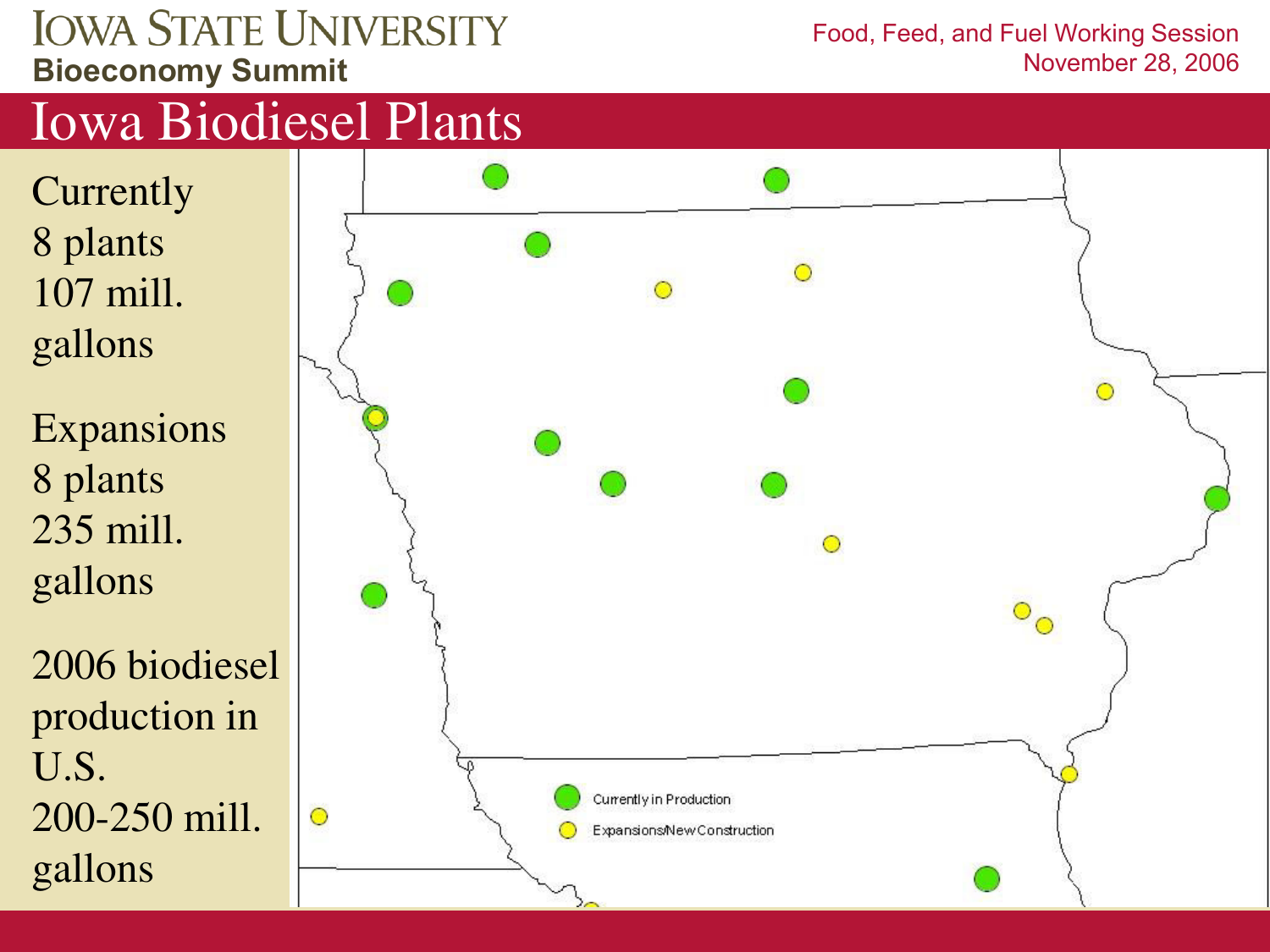Food, Feed, and Fuel Working Session November 28, 2006

### Last Summer's Projection for U.S. Corn Utilization

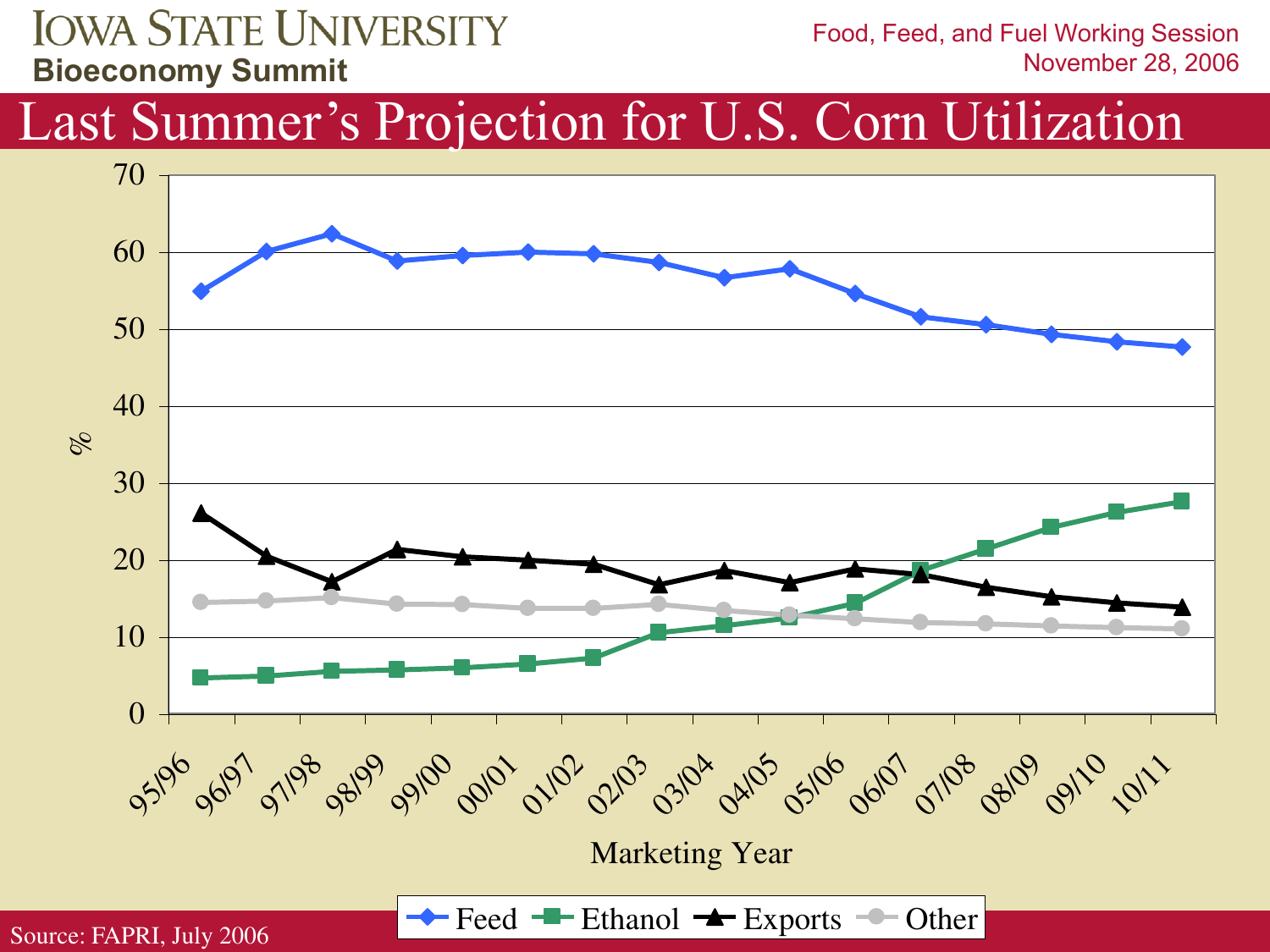Food, Feed, and Fuel Working Session November 28, 2006

### Corn Utilization for 2005

|               | Food and               |         |          |              | Food and               |        |           |  |
|---------------|------------------------|---------|----------|--------------|------------------------|--------|-----------|--|
|               | Feed                   | Other   | Trade    |              | Feed                   | Other  | Trade     |  |
|               | (thousand metric tons) |         |          |              | (thousand metric tons) |        |           |  |
| World         | 469,538                | 218,258 | 75,098   | India        | 6,100                  | 7,300  | 100       |  |
| U.S.          | 155,262                | 75,188  | 46,738   | Indonesia    | 3,200                  | 4,000  | $-550$    |  |
| Argentina     | 3,700                  | 1,700   | 11,500   | Japan        | 12,100                 | 4,500  | $-16,500$ |  |
| <b>Brazil</b> | 33,500                 | 6,500   | 1,100    | Mexico       | 12,900                 | 15,500 | $-6,695$  |  |
| Canada        | 8,500                  | 2,500   | $-1,350$ | South Africa | 4,200                  | 4,700  | 800       |  |
| China         | 100,000                | 34,000  | 5,800    | Africa       | 3,750                  | 27,917 | $-3,340$  |  |
| Egypt         | 9,600                  | 1,700   | $-5,300$ | Asia         | 840                    | 4,030  | $-270$    |  |
| E.U.          | 41,080                 | 6,762   | $-910$   |              |                        |        |           |  |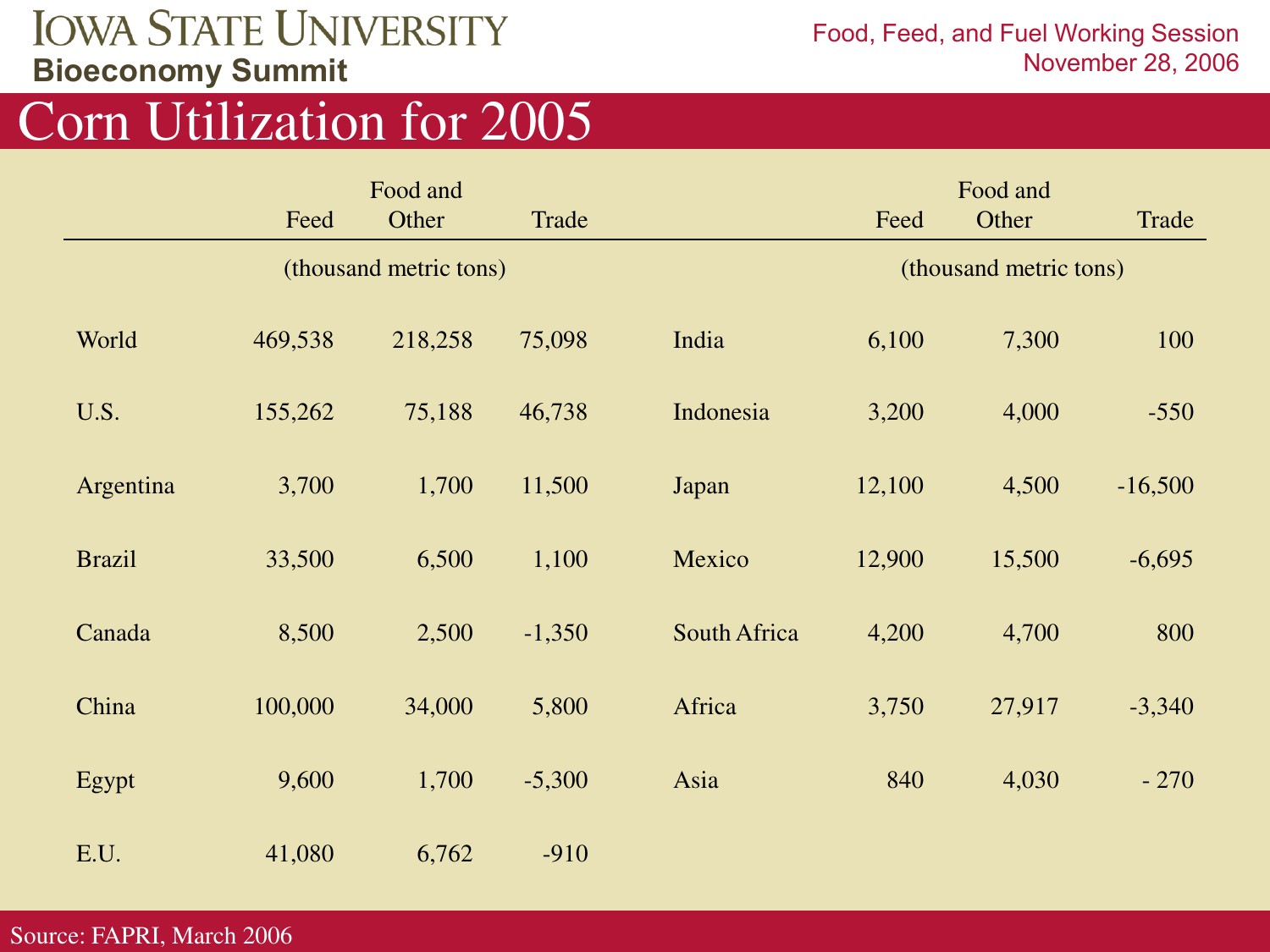Food, Feed, and Fuel Working Session November 28, 2006

Use of Iowa corn – 2005-2006

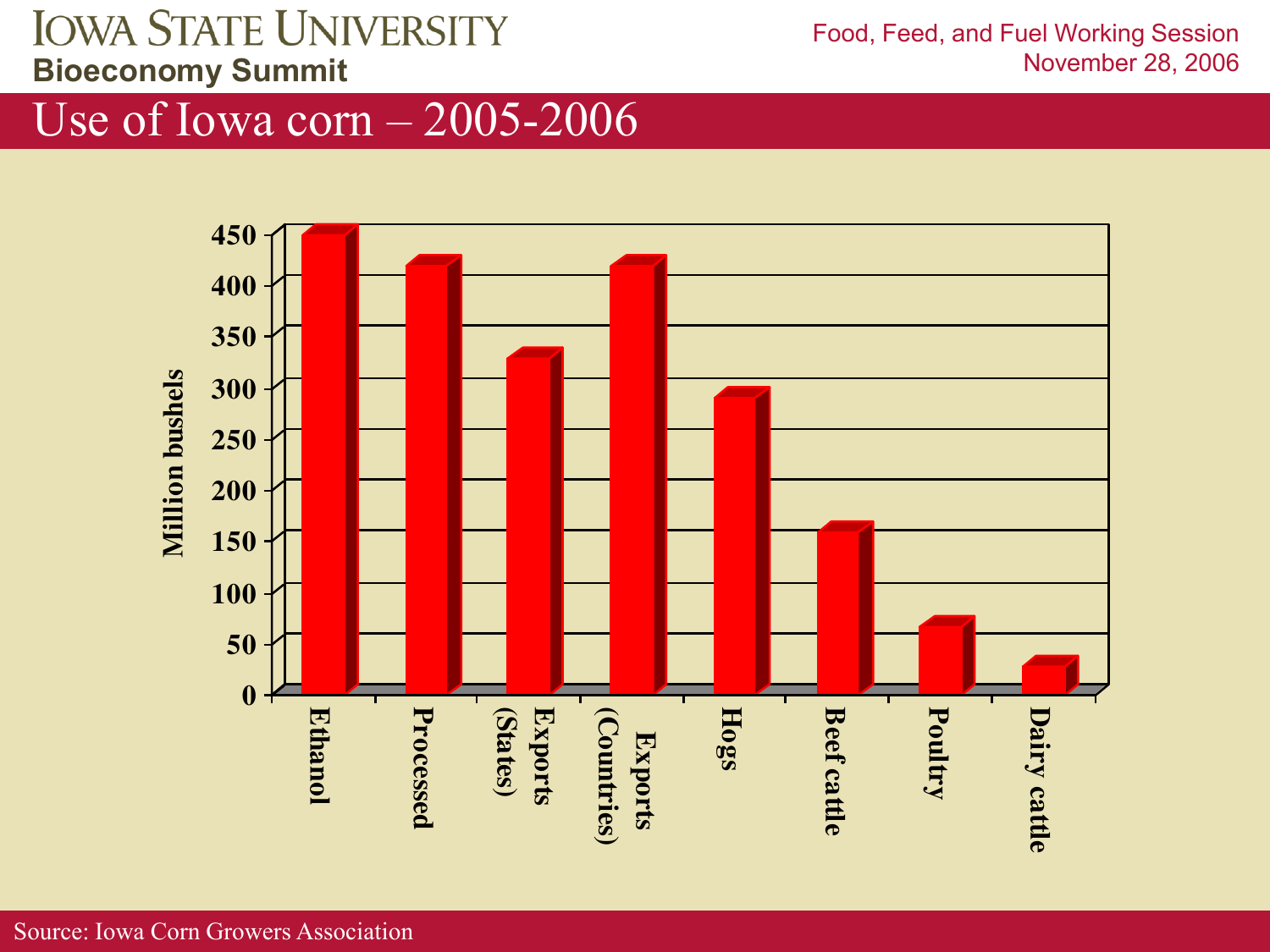Food, Feed, and Fuel Working Session November 28, 2006

### Integration of Agricultural Systems



Source: Dr. Allen Trenkle, "Integration of Animal Agriculture with the Bioeconomy", Presentation, August 28, 2006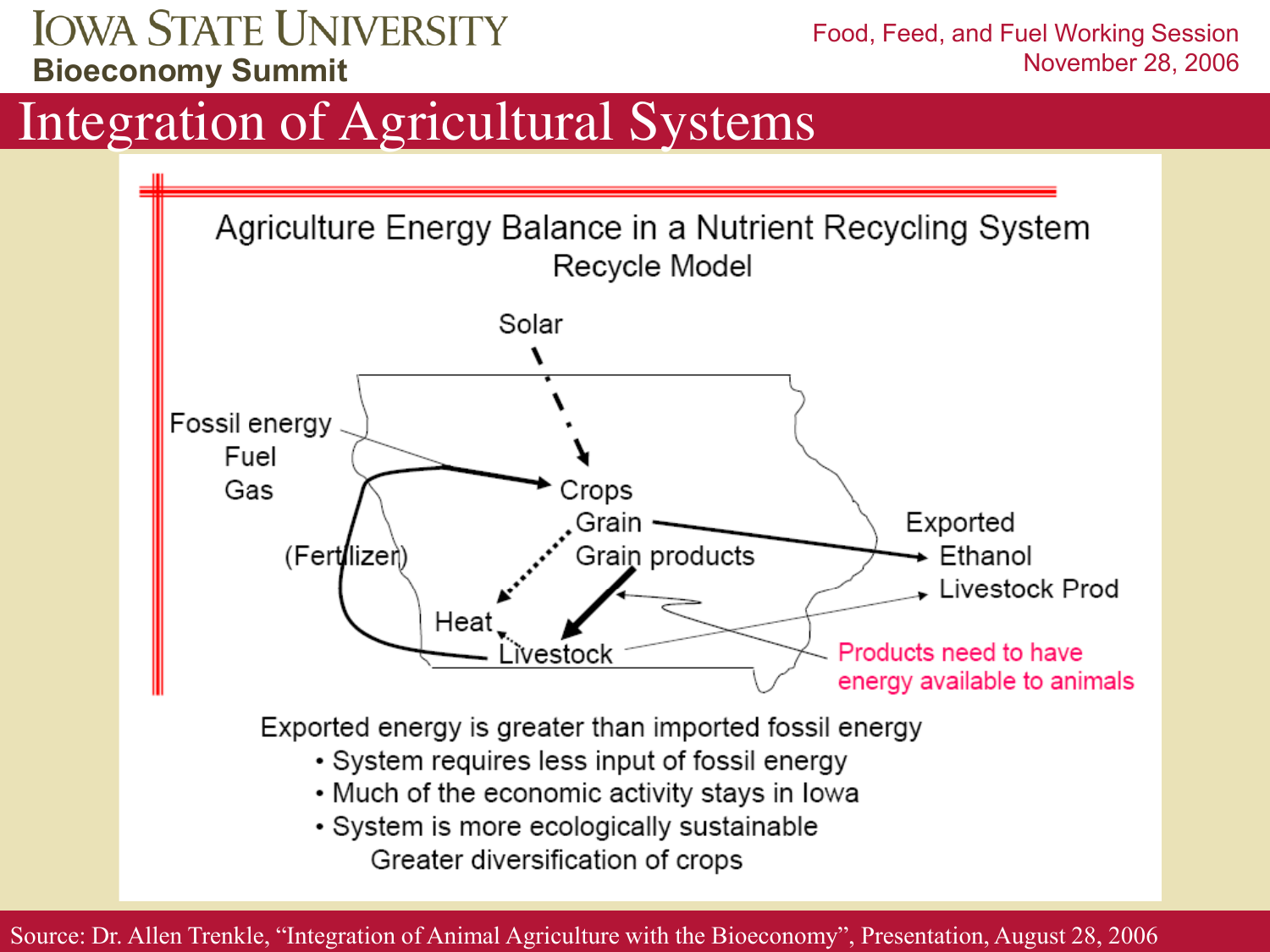Food, Feed, and Fuel Working Session November 28, 2006

### Looking Beyond Corn and Soybeans



Source: U. of Tennessee, "25% Renewable Energy for the U.S. by 2025", Report, November 2006